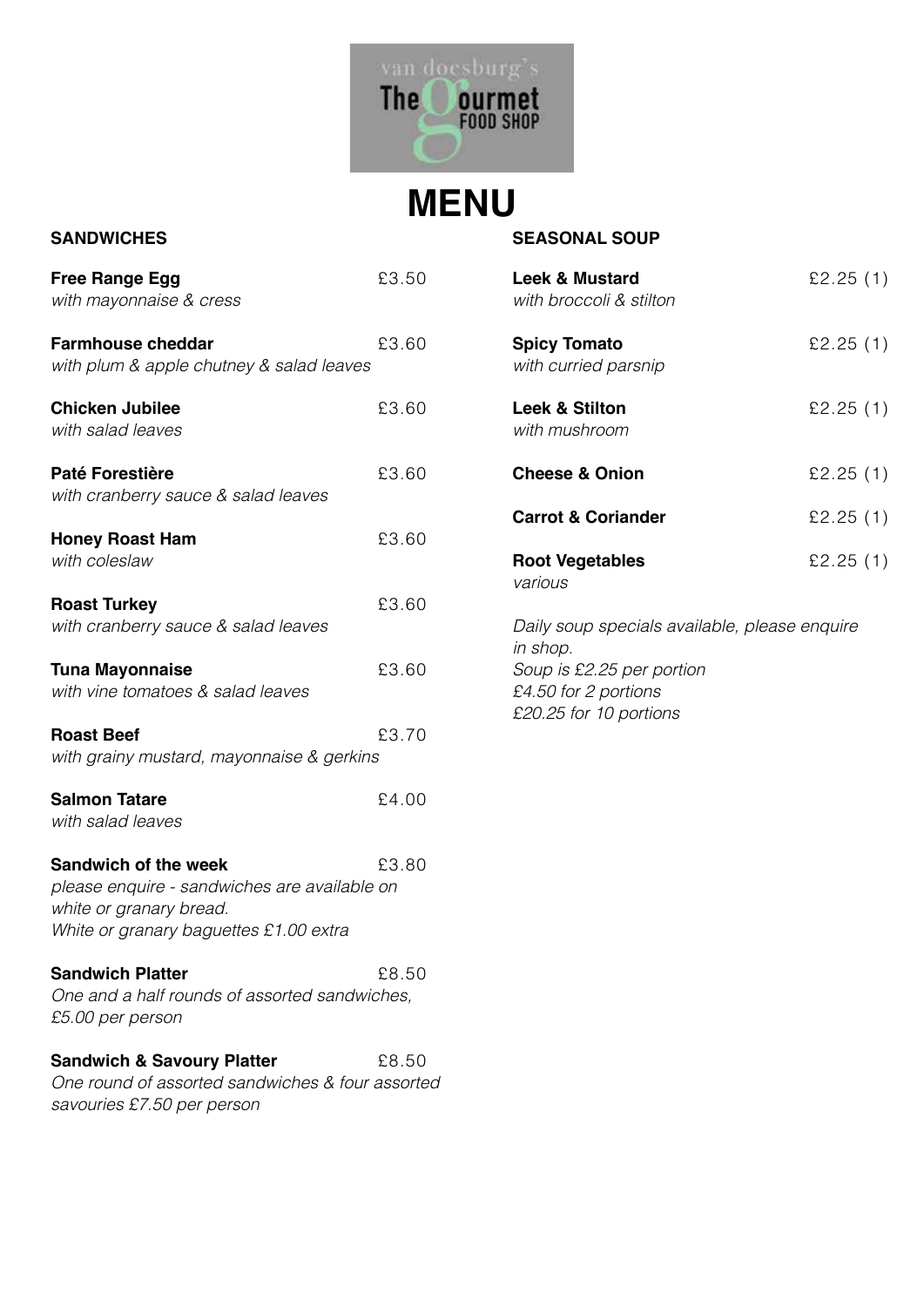

#### **STARTERS & SAVOURIES**

**QUICHE**

| <b>Chicken Liver Patè</b><br>with herbs & mushrooms         | £3.50 per 200g tub               | <b>Spinich &amp; Feta Quiche</b><br>with broccoli & stilton          | £2.10 per slice,<br>£18.50 whole   |
|-------------------------------------------------------------|----------------------------------|----------------------------------------------------------------------|------------------------------------|
| <b>Tofu &amp; Nut Terrine</b>                               | £2.75 per slice                  | <b>Broc &amp; Shropshire Blue</b>                                    | $£2.10$ per slice,<br>£18.50 whole |
| <b>Sausage Roll</b>                                         | £1.95 each                       |                                                                      |                                    |
| with cranberries                                            |                                  | <b>Roasted Mediterranean</b><br><b>Vegetables &amp; Goats Cheese</b> | £2.20 per slice,<br>£19.50 whole   |
| Pizza, Artichoke hearts, sun-dried                          |                                  |                                                                      |                                    |
| Tomatoes, mozzarella,<br>olives & herbs                     | £1.95 per slice, £21.50 (8)      | <b>Quiche Lorraine</b>                                               | £2.20 per slice,<br>£19.50 whole   |
| <b>Homemade Pork Pies</b><br>with caramalised onion & apple | £2.40                            | <b>Mushroom &amp; Ham</b>                                            | £2.20 per slice,<br>£19.50 whole   |
| <b>Cheddar Cheese Tart</b><br>with caramalised onion        | £2.20 per slice,<br>£18.50 whole | <b>Large Salmon Quiche</b>                                           | £22.50 whole,<br>serves 20         |
|                                                             |                                  | <b>Small Salmon Quiche</b>                                           | £12.00 whole,<br>serves 10         |
|                                                             |                                  | <b>Small Quiches</b>                                                 | £10.00 whole,<br>serves 4/5        |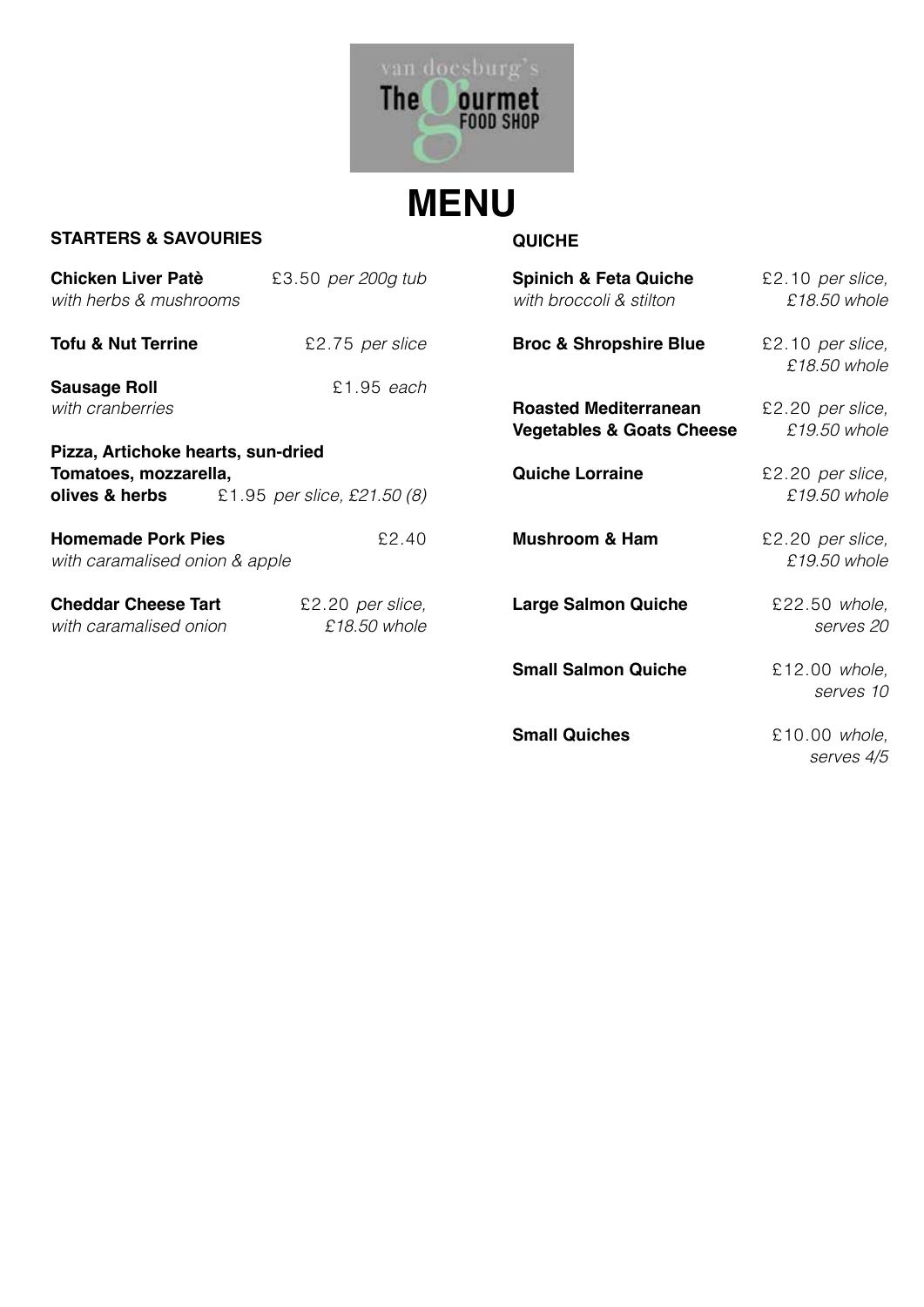

## **SALADS**

**Coleslaw** £1.30 *per 100g with white cabbage, carrots, lemon & mayonnaise*

**Autumn Coleslaw** £1.30 *per 100g with red cabbage, carrots, raisins, ginger, chillies, garlic, lemon & mayonnaise*

**Italian Pasta Salad** £1.30 *per 100g with pasta, tomatoes, black olives, basil, onions & garlic*

**Brown Rice Salad** £1.40 *per 100g* with brown rice, peppers, cashew nuts, sunflower *seeds, sultanas, spring onions & garlic dressing (DF)*

**Basmati & Wild Rice Salad** £1.40 *per 100g with basmati & wild rice, cranberries, apple, peppers, cucumber, tomatoes & garlic*

**Couscous Salad** £1.30 *per 100g with couscous, pine nuts, parsley, rasins, spring onions, celery, saffron, lemon dressing*

**Chicken Jubilee** £1.75 *per 100g with chicken breast, curried spices, garlic, mayonnaise, cream, red peppers, celery, almonds, apricots & sultanas*

**Oriental Rice Noodle Salad** £1.30 *per 100g with rice noodles, peppers, carrots, beansprouts, sesame seeds, spring onions, lemon juice, ginger, soy sauce, sugar & chilli sauce*

**Chick Pea & Feta Salad** £1.30 *per 100g with chick pea, feta cheese, parsely, red onions, spring onions, coriander, garlic, chilli, olive oil & lemon juice*

**Four Bean Salad** £1.30 *per 100g* with kidney beans, flageolet, French & borlotti *beans in French dressing*

**New Potato Salad** £1.30 *per 100g with potatoes, crème fraiche, spring onions & grainy mustard dressing*

**Roasted Mediterranean Vegetable Salad** £1.50 *per 100g with aubergines, courgettes, peppers, mushrooms, tomatoes, basil & garlic (DF)*

**Orzo Noodle Salad** £1.75 *per 100g with chicken, basil, pesto & sun-dried tomatoes*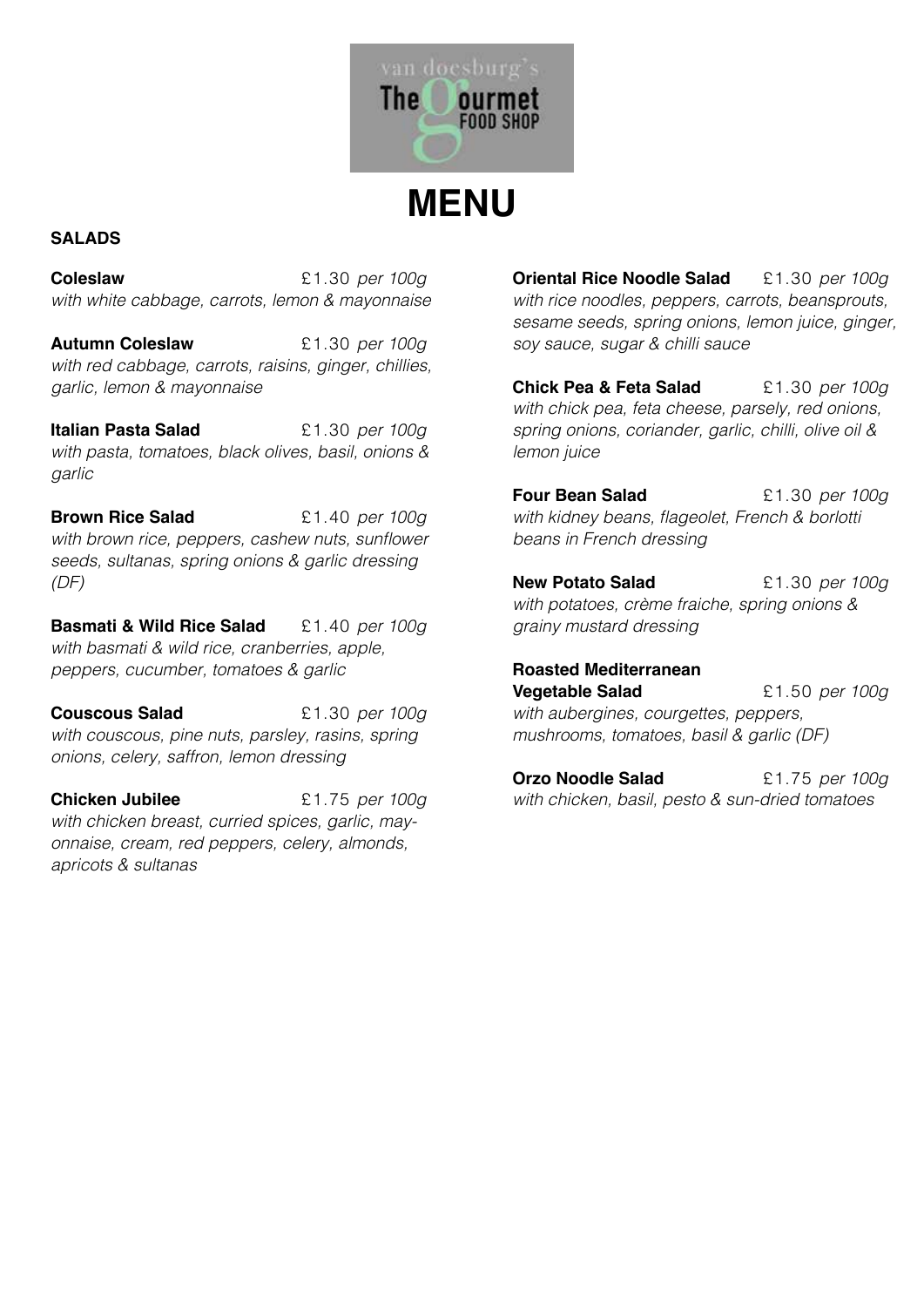

**FROZEN MAIN DISHES -** *all casseroles 280g portion*

**Confit of Duck Breast** £7.95 *(1 portion) with caramelised apples & port sauce*

**Chicken Lasagne Provencale** £5.50 *(1 portion) with chicken breast, tomatoes, onions, garlic, herbs, béchamel sauce & pasta*

**Chicken & Asparagus Casserole** £5.21

*(1 portion) with chicken breast, asparagus, onions, herbs, cream, mustard & white wine*

**Thai Green Chicken Curry** £4.96 *(1 portion) with chicken breast, lemon grass, ginger, onions, peppers, coconut milk, coriander & cream*

**Chicken & Mushroom Pie** £5.20 *(1 portion) with chicken breast, mushrooms, chicken stock, cream, spices, mustard, chutney & a puff pastry top*

**Pork & Apple Casserole** £5.21 *(1 portion) with pork, caramelised apple, spices, cream, chicken stock & apple juice*

**Italian Meatballs with Tomato & Basil** £4.96 *(1 portion)*

*with minced pork & beef, onions, tomatoes, basil, herbs, mustard & breadcrumbs*

### **Lamb & Prune Casserole**  $£5.60$

*(1 portion) (DF)*

*with lamb, prunes, onions, mint, redcurrent jelly, tomato puree & garlic*

**Lamb Provencale** £5.60 *(1 portion) (DF) with lamb, tomatoes, onions, Herbes de Provence & garlic*

**Shepherds Pie** £5.70 *(1 portion) with minced lamb, potatoes, onions, carrots, chicken stock, tomatoes & herbs*

**Beef Bourguignon** £4.96 *(1 portion) (DF) with beef, mushrooms, onions, bacon, garlic, red wine, tomato puree*

**Beef Goulash** £4.96 *(1 portion) (DF) with beef, tomatoes, onions, garlic, peppers, paprika, chilli pepper & beef stock*

**Lasagne** £5.50 *(1 portion) with minced beef, onions, tomatoes, garlic, herbs, pasta & béchamel sauce*

**Steak & Kidney Pie** £5.20 *(1 portion) with braising steak, kidneys, onions, red wine, mushrooms, herbs & topped with puff pastry*

**Cottage Pie** £5.20 *(1 portion) with minced beef, onions, tomatoes, garlic, herbs & potatoes*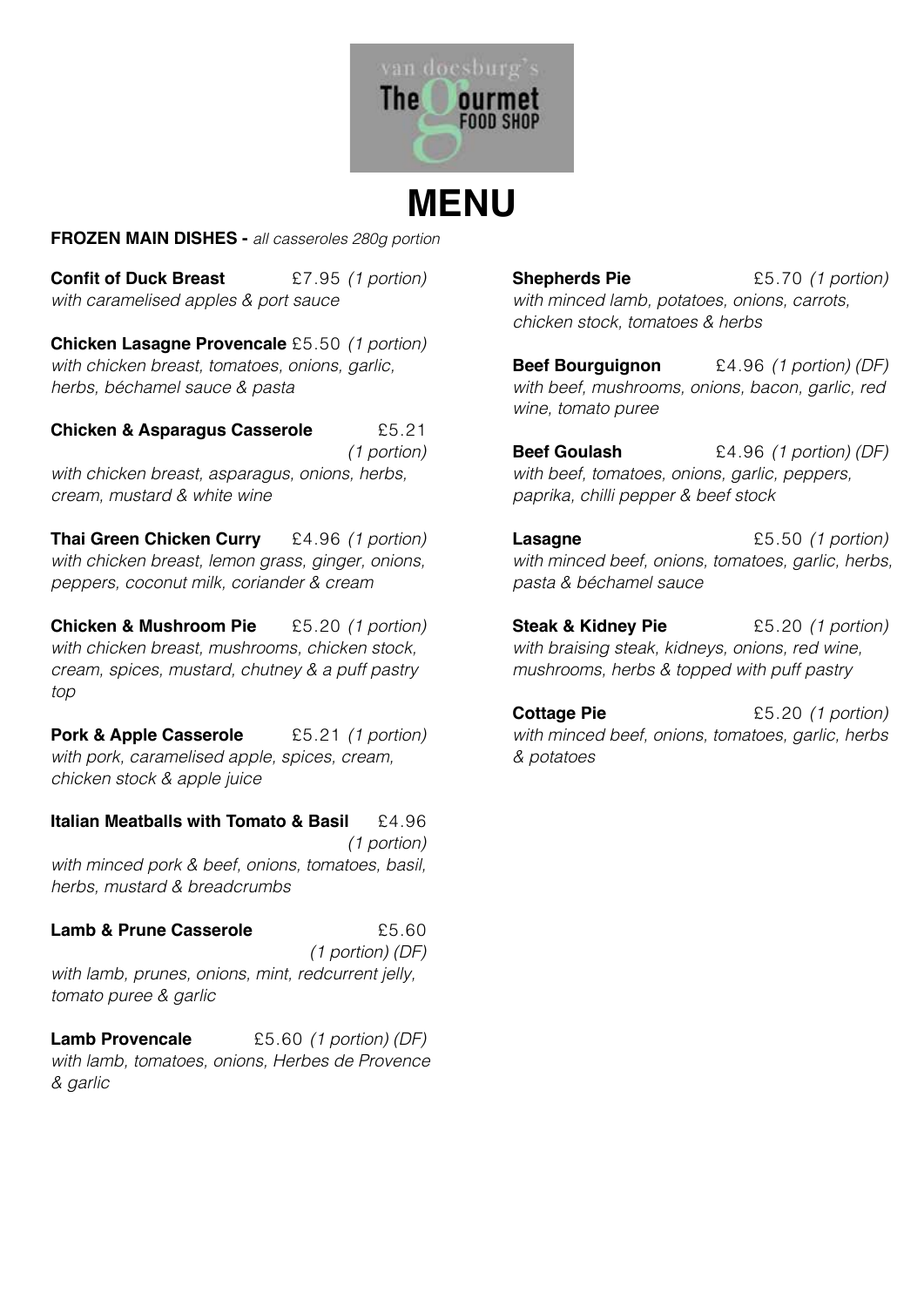

**FROZEN MAIN DISHES -** *all casseroles 280g portion*

**Salmon & Asparagus Casserole**  $£6.75$ *(1 portion)* with salmon, asparagus, white wine, fish stock, *cream & dill*

**Salmon, Spinich & Saffron Pie**  $£6.75$ *(1 portion)* with salmon, spinach, fish stock, cream, saffron, *topped with puff pastry*

**Haddock Pie**  $£6.50$  (1 portion) with haddock, mustard, parsley, cream, fish stock, *lemon juice, topped with mashed potato* 

**Salmon Pie** £6.75 *(1 portion)* with salmon, dill, mashed potato, flour & a white *wine sauce*

**Cod & Parsley Pie** £6.50 *(1 portion)* with cod, parsley, cream, mustard, flour & lemon *juice*

**Vegetable Lasagne** £5.50 *(1 portion) with aubergines, courgettes, mushrooms, tomatoes, peppers, basil, béchamel sauce & pasta*

**Aubergine Gratin** £6.95 *(1 portion)* aubergines filled with couscous, pine nuts, *sultanas & topped with a béchamel sauce*

**Wild Mushroom & Chive Risotto** £4.96 *(1 portion) with arborio rice, wild mushrooms, onion, garlic, parmesan, vegetable stock, cream & chives*

**Potato Rosti** £1.85 *(1 portion) with potato & onion*

**Potato Dauphinoise** £4.50 *(1 portion) with potatoes, cream, milk, garlic, parmesan & butter*

**Aromatic Lemon & Herb Rice** 63.00 *(2 portions)*

**Minted Vegetables** £4.00 *(2 portions) mangetout, green beans, peas, carrots & mint*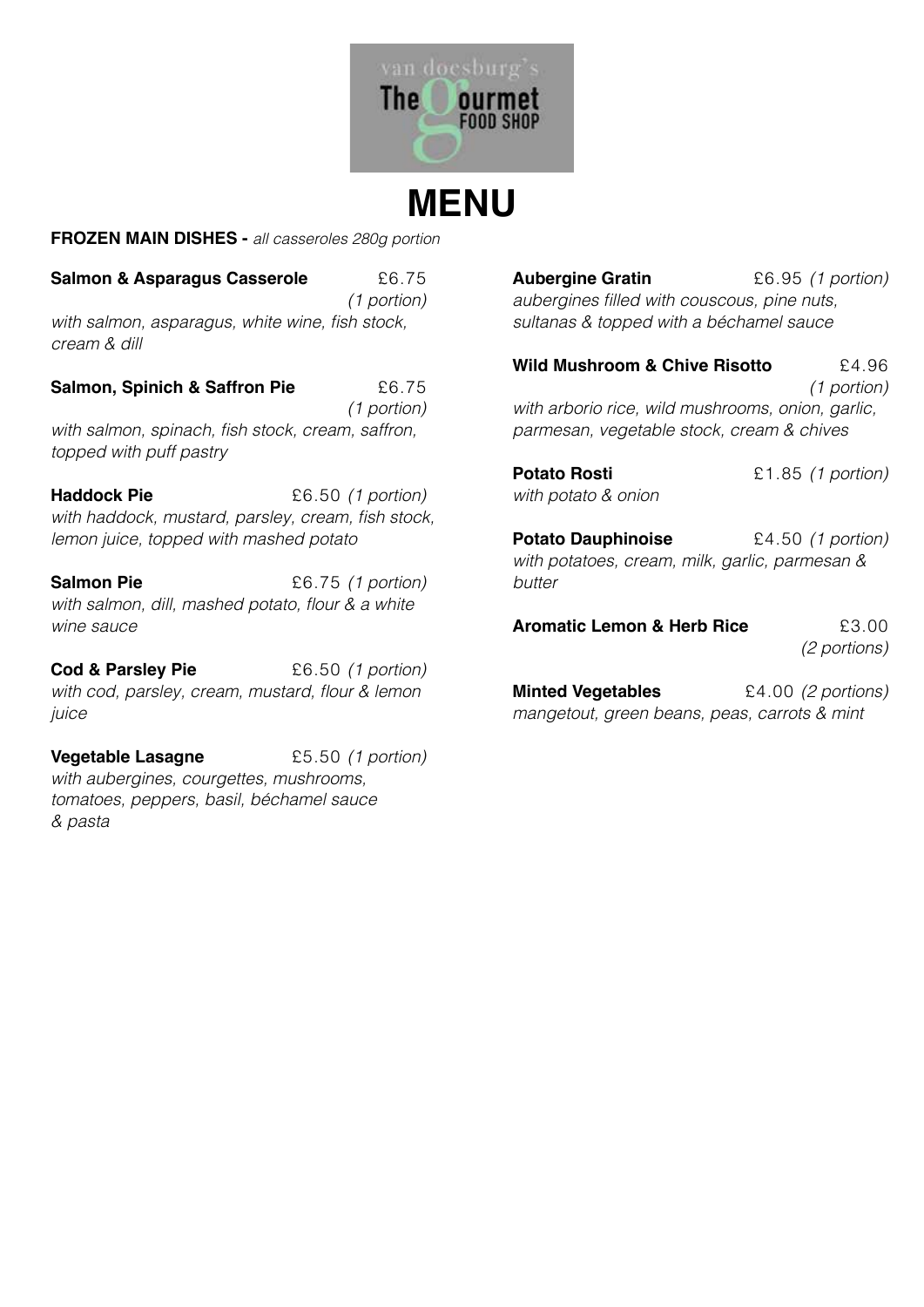

**DESSERTS -** *£2.70 per slice (subject to availability) or sold whole: £23.40 for 10 slice desserts, £28.60 for 12 slice desserts. Small for £12.00 (serves 5). Small for £14.00 (serves 6)*

| <b>Roulade</b>                                | £18.00 (serves 6-7) | <b>Strawberry Clement Cream Cake</b> | (serves 12)       |  |  |
|-----------------------------------------------|---------------------|--------------------------------------|-------------------|--|--|
| <b>Bread &amp; Butter Pudding</b>             | (serves 12)         | <b>Orange Cheesecake</b>             | (serves 12)       |  |  |
| <b>Lemon &amp; Polenta Cake</b>               | £1.75 per slice     | <b>Lemon Cheesecake</b>              | (serves 12)       |  |  |
| <b>Glazed Orange or Lemon Tart</b>            | (serves 10)         | <b>Dark Chocolate Mousse Cake</b>    | (serves 12)       |  |  |
| <b>Apricot Frangipane</b>                     | (serves 10)         | Dark & White Chocolate Mousse Cake   | (serves 12)       |  |  |
| <b>Spiced Pear Frangipane</b>                 | (serves 10)         |                                      |                   |  |  |
| <b>Pecan Tart</b>                             | (serves 10)         | <b>Raspberry Creme Brulee</b>        | £2.50 each        |  |  |
|                                               |                     | <b>Chocolate Slice</b>               | $£1.75$ per slice |  |  |
| <b>Red Berry &amp; Almond Torte</b>           | (serves 10)         | <b>Flapjacks</b>                     | £1.75 each        |  |  |
| Raspberry & White Chocolate Torte (serves 10) |                     |                                      |                   |  |  |
| <b>Raspberry Cheesecake</b>                   | (serves 12)         | <b>Blueberry &amp; Almond Slice</b>  | $£1.95$ per slice |  |  |
|                                               |                     | <b>Small Dutch Apple Tarts</b>       | £2.40 each        |  |  |
| <b>Tiramisu Gateau</b>                        | (serves 12)         |                                      |                   |  |  |
| Dark & White Chocolate Mousse Cake            |                     |                                      |                   |  |  |
|                                               | (serves 12)         |                                      |                   |  |  |